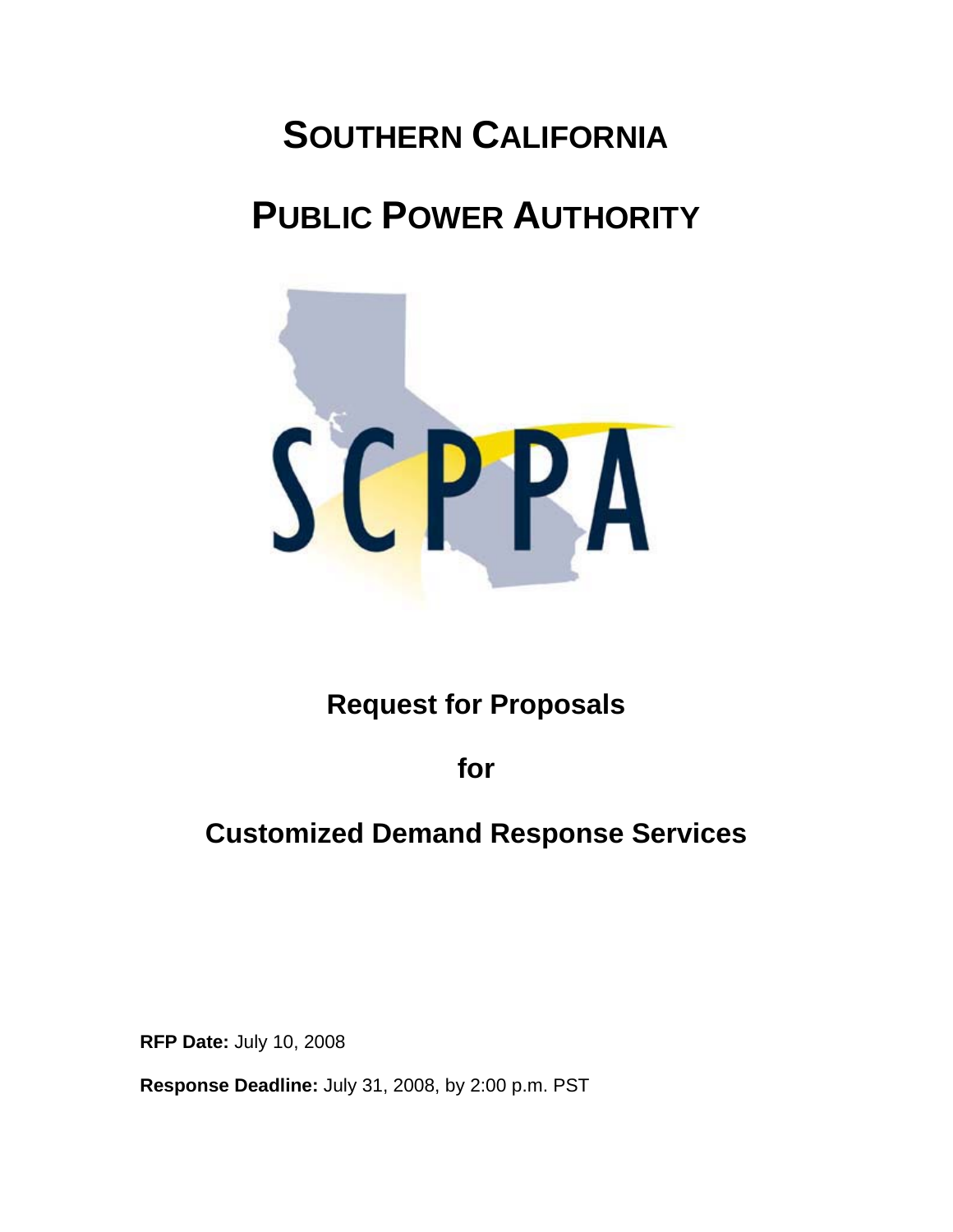# **SOUTHERN CALIFORNIA PUBLIC POWER AUTHORITY**

# **Request for Proposals (RFP) for Customized Demand Response Services**

The Southern California Public Power Authority (SCPPA) is hereby soliciting competitive proposals for customized demand response services within its member municipal utility service territories.

### **Introduction**

SCPPA, a joint powers authority and a public entity organized under the laws of the State of California, was created pursuant to the Government Code of California and a Joint Powers Agreement for the purpose of planning, financing, developing, acquiring, constructing, operating and maintaining projects for the generation or transmission of electric energy. SCPPA also facilitates joint service contracts, at the request of its members, to increase volume and increase procurement efficiency. A service contract entered into by SCPPA, pursuant to this RFP, would be utilized directly by the interested members to serve their respective utilities. The work would be ordered and approved directly by the members and the billing would be done through SCPPA. SCPPA's Membership consists of twelve cities and one irrigation district which supply electric energy to Southern California, including the municipal utilities of the cities of Anaheim, Azusa, Banning, Burbank, Colton, Glendale, Los Angeles, Pasadena, Riverside, and Vernon, and the Imperial Irrigation District. In 2001 the cities of Cerritos and San Marcos joined SCPPA.

# **Areas of Interest**

The present utility environment is evolving at a rapid pace. Innovative approaches to demand response are essential to meeting system and customer needs. In today's market, demand response programs will need to go beyond traditional approaches such as AC cycling to be successful. Several SCPPA members have expressed an interest in obtaining customized demand response services that include:

- 1. affordable technology solutions (metering, communications and controls),
- 2. ability to provide additional resources to meet electric demand on a wholesale grid and retail distribution level, and
- 3. flexibility and incentives necessary to get reliable customer participation.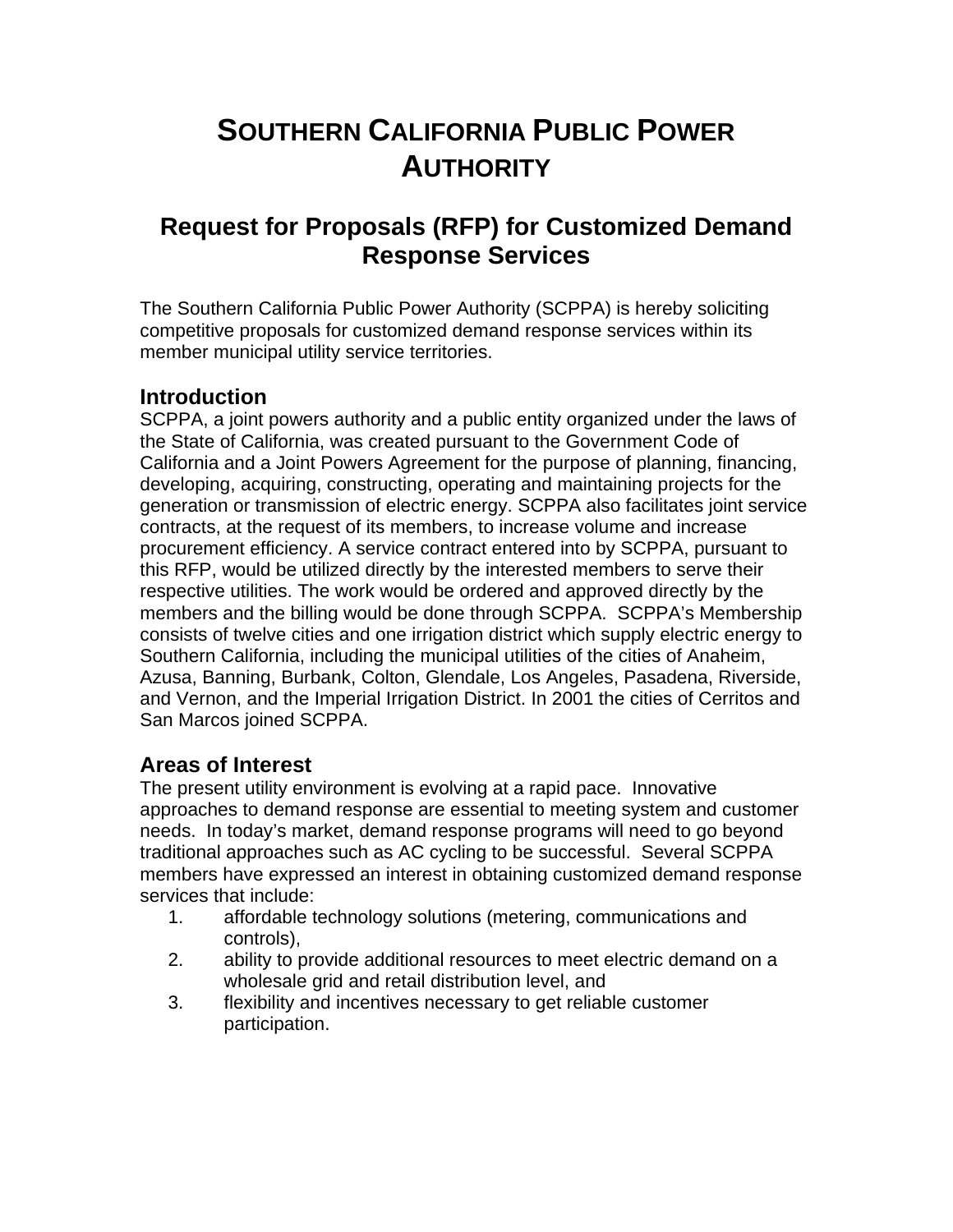# **Scope of Services**

Provide a flexible demand response solution targeting a diversified customer base, including commercial, institutional, and industrial clients, office buildings/complexes, large and mid-size manufacturers, healthcare facilities, universities, schools and municipal and government agencies and authorities, including water and wastewater treatment facilities that can be customized to meet individual SCPPA member needs. The solution must:

- 1. provide reliable demand resources with flexible characteristics necessary to meet the growing needs of the market,
- 2. allow for varied availability periods, duration of curtailments, amount of load curtailed per resource, location, reliability, frequency and number of call options, and the levels of advanced notification to mimic traditional supply side resources,
- 3. provide capacity based and energy resources,
- 4. provide a performance guarantee option,
- 5. provide options for members that operate within and outside the California Independent System Operation (CAISO),
- 6. provide options that benefit the distribution system as well as the wholesale grid,
- 7. provide program management options including:
	- i. Market the program
	- ii. Enroll customers
	- iii. Install additional metering and communications equipment
	- iv. Provide Customer Training & Testing
	- v. Monitoring, tracking and reporting usage and performance
	- vi. Notifications through an all-call system
	- vii. 24X7 control room operations
	- viii. Engineering technical assistance to customers
	- ix. Install control systems
	- x. Provide settlements, payment processing and ongoing customer support
	- xi. Provide ongoing management reports on the status of the pilot program.

### **Proposal Submission Guidelines**

#### **A. Applicant Information**

 Name of Organization: Address: City: State: Zip: Telephone: Name and title of contact person: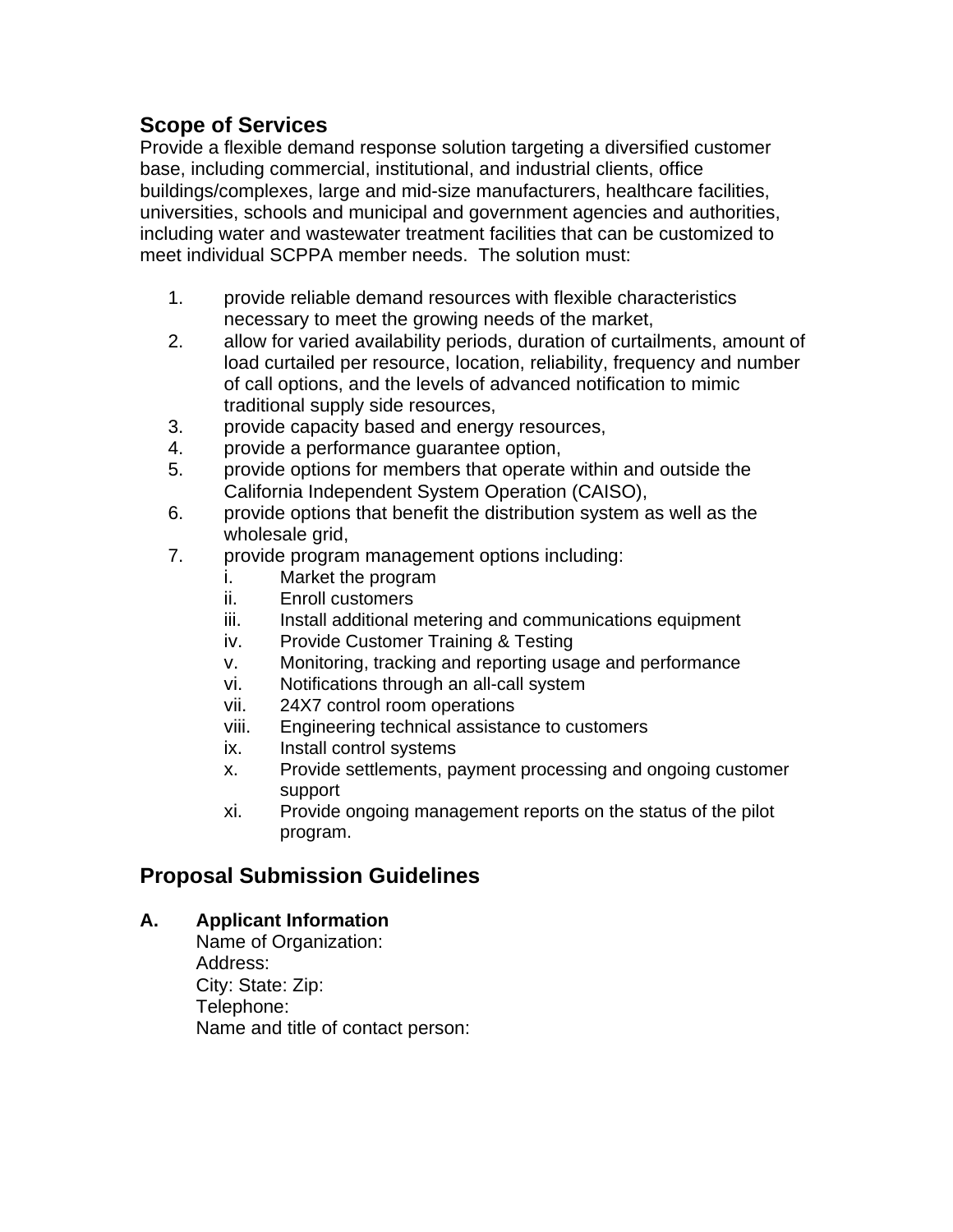#### **B. Proposal Summary**

 Provide a description of the proposed demand response solution in response to the above Scope of Work.

#### **C. Value Proposition**

 Provide a description of the proposed value proposition. Describe how will fees be determined.

#### **F. Timeline**

Provide a timeline for program development and implementation.

#### **G. Administration**

 Identify key personnel who will operate and/or administer the program or project and briefly identify their duties, responsibilities, and background.

#### **J. Past Program Experience**

 Describe company and key personnel past program development and implementation experience, and provide a list of three references for similar projects completed.

### **Selection Process**

The selection of award of contract will be based on the proposal submitted and the following qualifications:

- 1. The technical expertise, resources, and proven experience in providing unique approaches in implementing essential demand resource strategies tailored to each SCPPA member.
- 2. Ability to provide options for members that operate within and outside the ISO.
- 3. Ability to provide program options that benefit the distribution system as well as the wholesale grid.
- 4. Ability to provide program management options including: marketing the program; enrolling customers; installing additional metering and communications equipment; monitoring, tracking and reporting usage and performance data; providing notifications through our all-call systems; providing 24X7 control room operations; providing technical assistance to customers to evaluate load reduction opportunities through technical assessments; installing control systems; and providing ongoing management reports on the status of the pilot program.
- 5. Value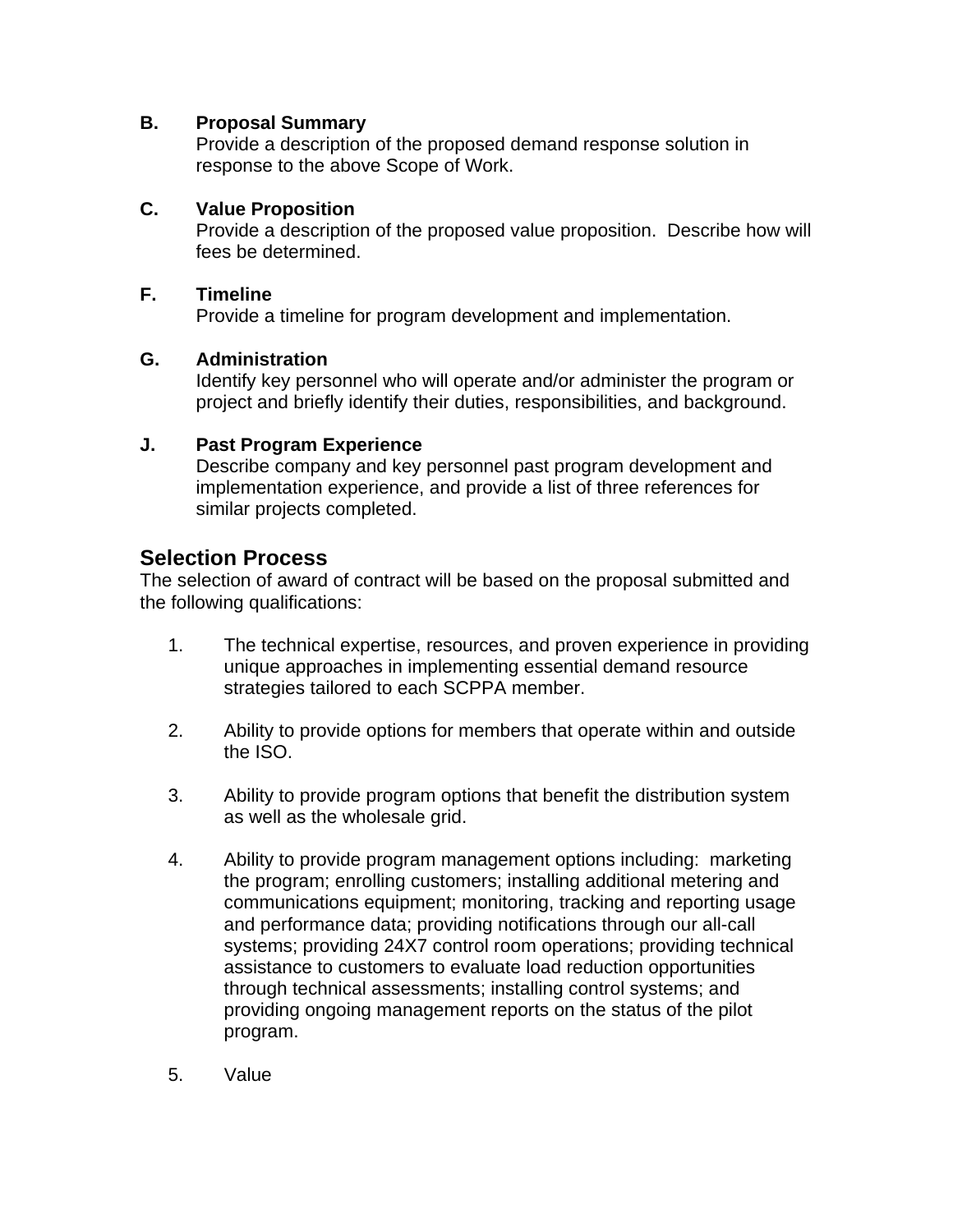- 6. SCPPA, at its sole discretion, shall evaluate responsive proposals and may select proposals, if any, which provide the most value to SCPPA and its customers.
- 7. SCPPA members may respond collectively or individually to any proposal.
- 8. Proposals may be combined with other proposals, at SCPPA's sole discretion.
- 9. SCPPA shall determine at its sole discretion the value of any and/or all proposals.
- 10. SCPPA shall evaluate any proposals in terms of price and non-price attributes.
- 11. SCPPA shall perform an initial screening evaluation to identify and eliminate any proposals that are not responsive to the RFP, do not meet the minimum requirements set forth in the RFP, are clearly not economically competitive with other proposals, or are submitted by respondents that lack appropriate creditworthiness, sufficient financial resources, or qualifications to provide dependable and reliable services.
- 12. SCPPA reserves the right to reject any, all, or portions of the proposals received for failure to meet any criteria set forth in this RFP. SCPPA also may decline to enter into an arrangement with any respondent, terminate negotiations with any respondent, or abandon the RFP process in its entirety.
- 13. Those respondents who submit proposals agree to do so without legal recourse against SCPPA, its members, and their directors, officers, employees and agents for rejection of their proposal(s) or for failure to execute a power purchase agreement for any reason. SCPPA shall not be liable to any respondent or party in law or equity for any reason whatsoever for any acts or omissions arising out of or in connection with this RFP.
- 14. Respondent shall be liable for all its costs, and SCPPA shall not be responsible for any respondent's costs incurred to prepare, submit, or negotiate its proposal, a contract or for any other activity related thereto, except as may be explicitly agreed upon in any contract arising from a proposal.